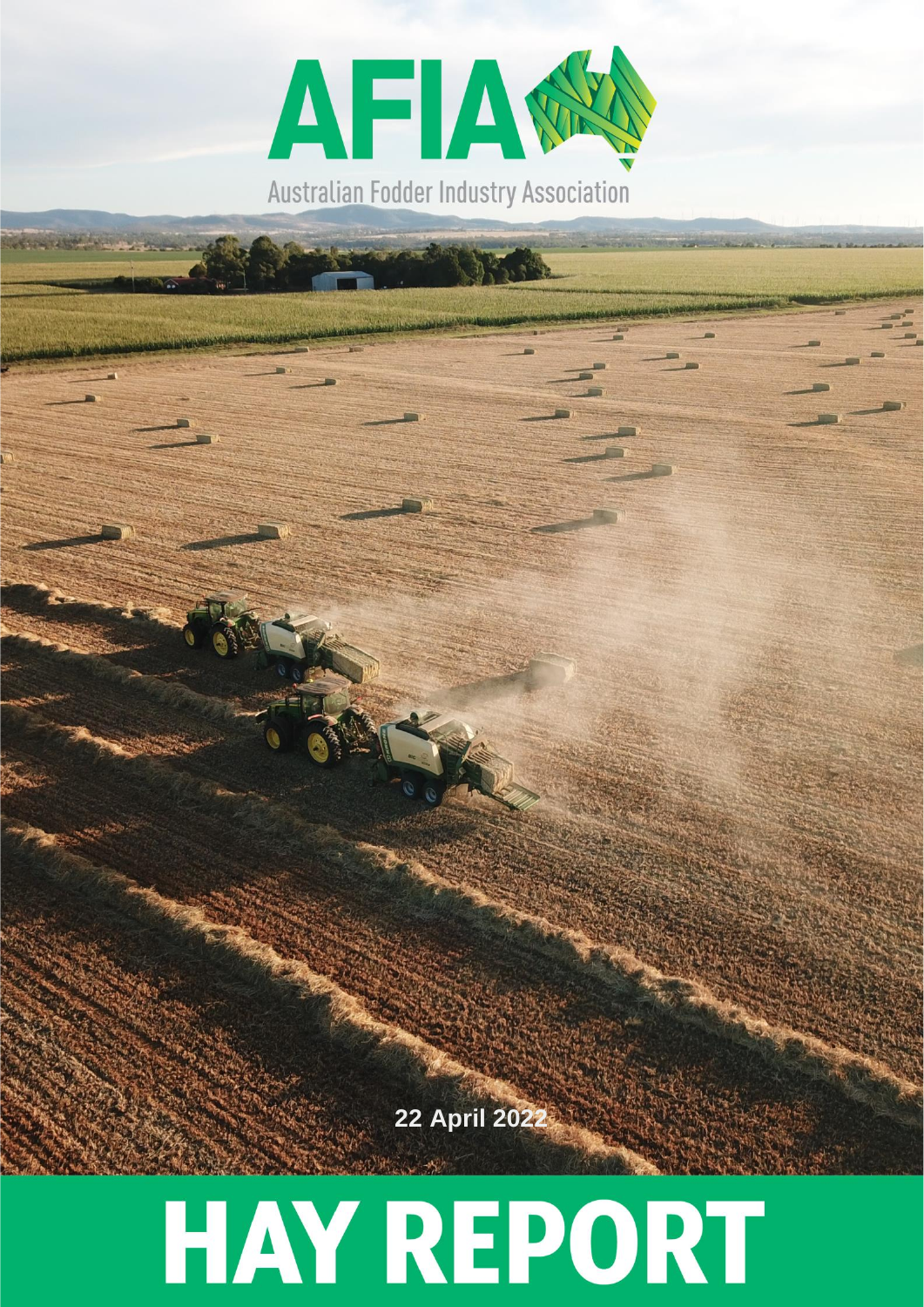# **TABLE OF CONTENTS**

| <b>NATIONAL SUMMARY</b>     |    |
|-----------------------------|----|
| Driving Prices Up           | 3  |
| <b>Driving Prices Down</b>  | 3  |
| Local News                  | 3  |
| <b>Regional Commentary</b>  |    |
| Atherton Tablelands         | 4  |
| Darling Downs               | 4  |
| North Coast NSW             | 5  |
| <b>Central West NSW</b>     | 5  |
| Bega Valley                 | 6  |
| Goulburn/Murray Valley      | 6  |
| Gippsland                   | 7  |
| Southwest Victoria          | 7  |
| Southeast South Australia   | 8  |
| Central South Australia     | 9  |
| Southwest Western Australia | 9  |
| Northwest Tasmania          | 10 |



For further information[: www.afia.org.au](https://www.afia.org.au/)

The Hay Report is produced for Dairy Australia by the Australian Fodder Industry Association (AFIA) – the national independent voice for the Australian fodder industry which connects the entire supply chain from seed to feed.

Disclaimer: The opinions expressed within are those of the authors and do not necessarily<br>reflect Australian Fodder Industry Association Ltd opinion or policy. To the extent permitted by<br>law, Australian Fodder Industry Ass responsibility to confirm accuracy, reliability, suitability, currency and completeness for private use.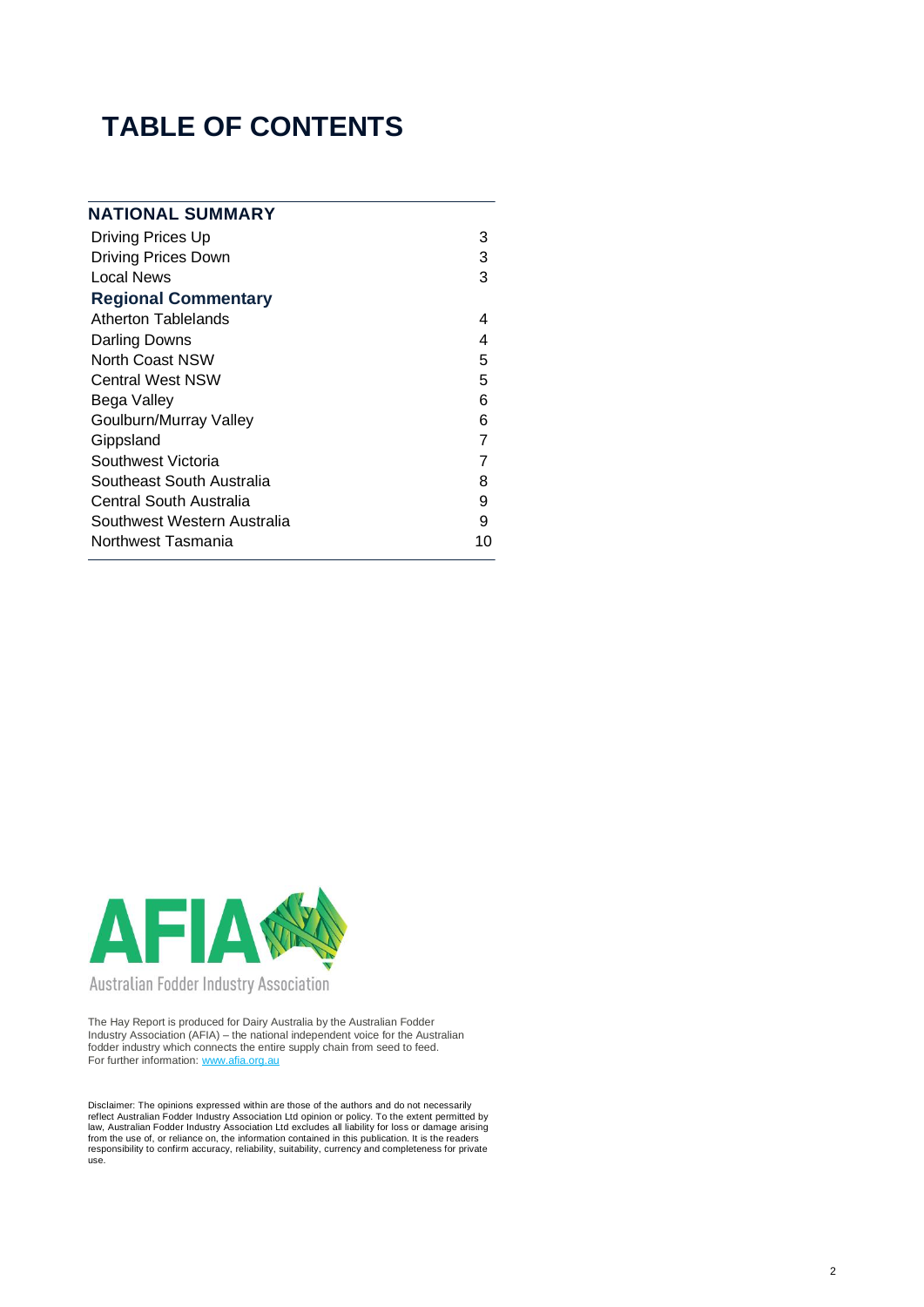# NATIONAL SUMMARY

# **Driving Prices Up**

- Good quality hay is required to support stock recovery in areas where flooding impacted pasture supply. Sales are expected to increase as donations and Departmental emergency fodder drops fall.
- The bureau of meteorology has reported La Nina is continuing although it is expected to weaken. There have been some reasonable falls across some cropping areas and confidence amongst those growers that the break has arrived. Other regions are still waiting for rain after little to any summer rainfall.
- Current high forward contract prices for canola and wheat, with firming prices for barley and hopes of increased pulse sales into India will mean hay may be removed from cropping schedules so supply is expected to tighten over the coming months.
- Despite a 20-cent reduction in fuel excise helping to reduce fuel costs some transport companies will continue to apply the 5 - 10% fuel levy. Some hay growers, who deliver locally, have indicated that due to ongoing high fuel costs cartage fees of up to 50 cents per kilometre or will apply a fuel surcharge of up to 10%, to cover increased fuel costs.
- Input costs continue to impact cropping decisions as grain and fodder producers prepare for sowing. Opportunistic hay production will not be seen as a price competitive cropping option, so expect a smaller number of hectares to be sown this season. Pasture hay may not be a priority for fertiliser application which may reduce quantities produced this season.
- There is increasing demand for good quality cereal hay and vetch hay. However, supplies of both are low. Lucerne prices are slowly rising as it is being purchased to fill the protein gap. Supplies are expected to tighten as the season progresses.

# **Driving Prices Down**

- Recent rainfall and mild weather had boosted pasture growth. Many growers in the southern states continue to be confident ryegrasses and other pasture growth will support stock without need for supplementary feed over coming months.
- Varied qualities of fodder are available on the market. Growers with lower grade hay, particularly hay stacked outside are expected to actively trade this in the coming months.
- The quality of new season hay was impacted by continuing rain events across most states. Rainfall has meant many crops were harvested later than usual, resulting in coarser hay of lower quality.

#### **Local News**

- Some areas have received good rainfall which has built confidence at the start of sowing. Some dry sowing has commenced in other regions with reliance on subsoil moisture and hope forecast rains fall in coming weeks. Dry conditions and high input costs will impact cropping decisions.
- In other regions the continued availability of pasture, where growth has been supported by rainfall and warm weather, will maintain the tradition of a slow Autumn market for fodder however, fodder stocks are running low in some areas so it is expected that those who like to have fodder on hand will seek to purchase hay in coming weeks.
- Lack of rain in southwest Victoria, and some parts of South Australia and Tasmania, are driving some early enquiries from those looking to secure feed allotments for winter.
- Buyers are encouraged to feed test and view fodder before purchasing to be sure of the quality of the feed.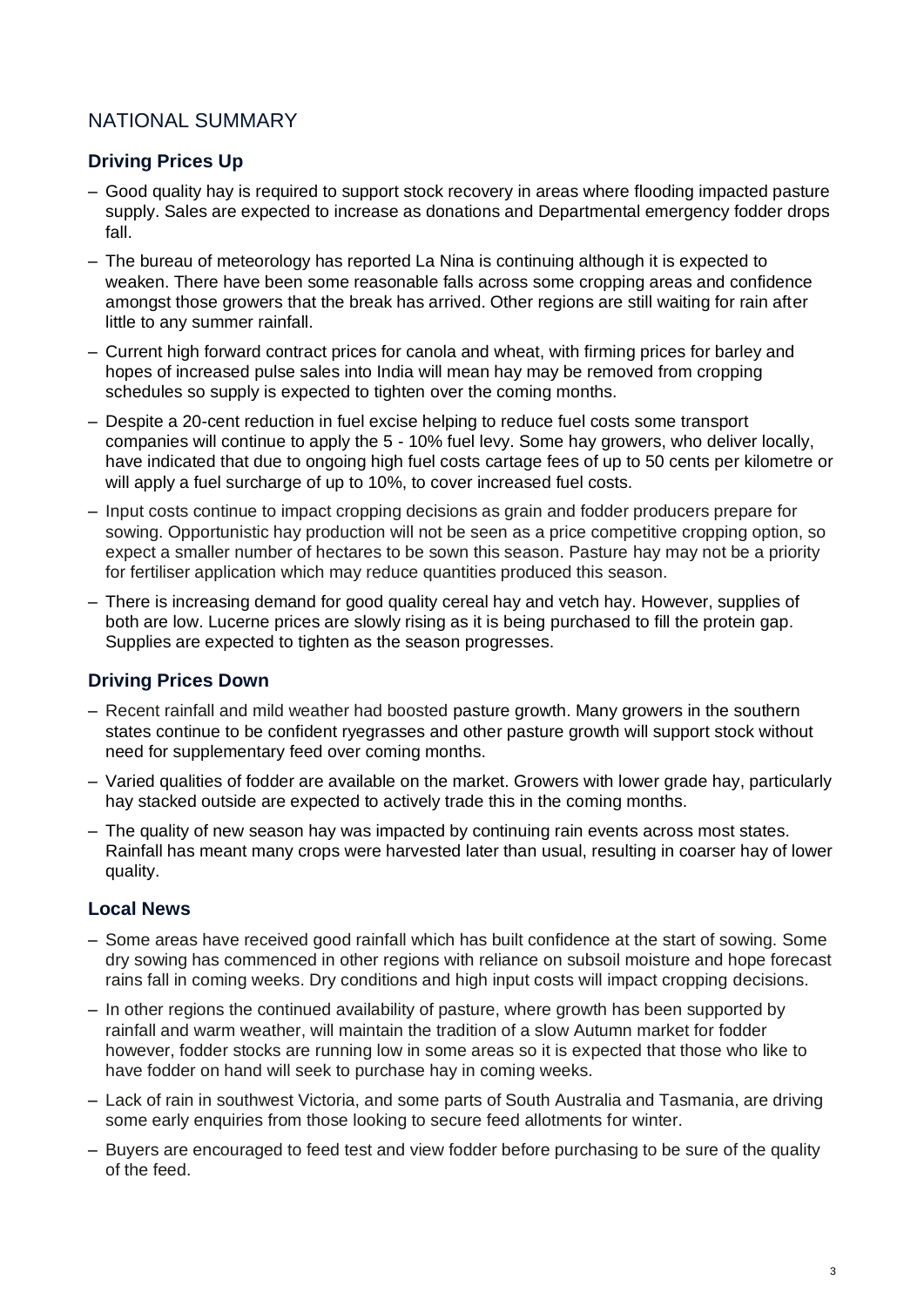# Regional Commentary

# **Atherton Tablelands**

- Significant rain (20 200mm of rain) has been predicted so farmers are working to get silage cut and peanut crops are ready to be harvested with concerns weather may impact quality.
- Current cycle of hay production has finished. Input and machinery repair costs will deter many producers from hay production in the coming season due to lack of profitable return versus cost of production.
- For growers who recently harvested pasture for seed or hay, decisions are being made not to invest in fertiliser (at current prices between \$3,000 to \$4,000/acre) to produce a future crop of hay. Given currently low demand for hay, a high percentage pastures will be left and used as a green manure mulch for the paddock.
- Fuel prices are lower due to the short-term removal of 20-cents of excise but diesel is still \$1.96/litre.
- Due to high prices for beef, cattle weaners and store cattle tend to be sold as soon as they are ready rather than being kept on farm and therefore requiring supplementary feeding. Slow trade and low movement of fodder some movement expected as rain reduces quality of paddock feed.
- No change to pricing this week.
- Pasture (Rhodes Grass) hay: +/-0 (\$300 to \$400/t). Prices remain steady.
- Please note: Hay in the Atherton Tablelands is traditionally priced at \$/bale, so it is important to check bale weights for conversion. The price range indicated is for feeds of varying quality with the price range generally indicative of quality of feed. We recommend feed testing and viewing of fodder before purchase to be sure of the quality of feed.

# **Darling Downs**

- Little rainfall across the region this week, allowing for draining of flooded fields. There are large areas of green as pastures respond to the rainfall.
- Assessment of the loss of harvested and unharvested crops is now in place as the fields become accessible. The predicted downgrade in Sorghum and Mungbeans looks to be coming true as crops come off. In those regions where the fields are suitable the drier weather allowed for the resumption of the winter crop planting, with plenty of soil moisture.
- There is some issue with transport availability (both trucks and drivers) as the Rice harvest comes in and diesel prices are still a factor with freight levies being the norm rather than the exception.
- Interest in hay is much quieter this week; this is a combination of the weather events and growers concentrating on sowing where possible. There is some interest in Vetch or cereal hay, but there is little available on the market.
- No change to pricing this week.
- Cereal hay: +/-0 (\$255 to \$275/t). Prices remain steady this week
- Lucerne hay: +/-0 (\$380 to \$420/t). Prices remain steady this week.
- Straw: +/-0 (\$70 to \$90/t). Prices remain steady this week.
- Pasture hay: +/-0 (\$200 to \$240/t) Prices remain steady this week.
- Please note: Unless stated otherwise, prices are per tonne, sourced and delivered locally. The price range indicated is for feeds of varying quality with the price range generally indicative of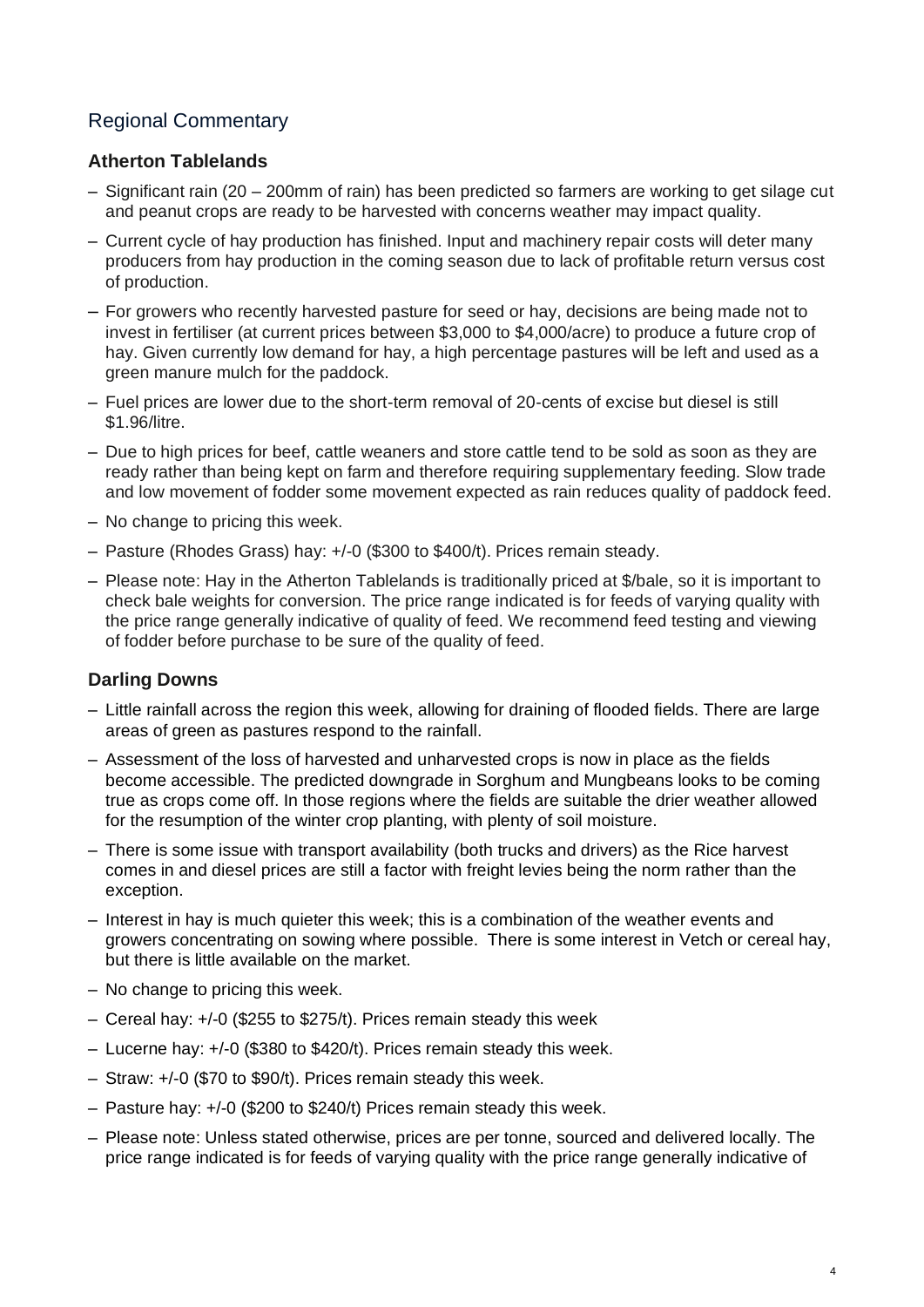quality of feed. We recommend feed testing and viewing of fodder before purchase to be sure of the quality of feed.

## **North Coast NSW**

- Assessment of additional damage from the repeated flood events is continuing. It is expected pastures will require support and careful management to recover from the repeated flooding events and associated mud across the region.
- There is little if any trade in fodder as those able to produce/harvest fodder look to restock supplies.
- Need was being filled by hay/silage donations and Government supported emergency fodder programs to those livestock producers affected by flooding. Additional high-quality hay will continue to be required. Good quality feed is a priority to support the health of recovering stock and to reduce the risk of biosecurity impacts from poorer quality fodder.
- Flood-affected farmers can call the Department of Primary Industries' emergency hotline on 1800 814 647 to request assistance from Agricultural and Animal Services for animal assessment and veterinary support, emergency fodder and, if required, euthanasia and burial. Assistance or further information can be accessed through the online portals:
- https://www.nsw.gov.au/floods
- https://www.service.nsw.gov.au/floods/financial-assistance
- Minimal fodder sales outside of some Departmental purchases for the emergency fodder drops.
- No changes to pricing this week.
- Cereal hay: +/-0 (\$200 to \$260/t). Prices remain steady this week.
- Lucerne hay: +/-0 (\$380 to \$430/t). Prices remain steady this week.
- Straw: +/-0 (\$100 to \$150/t). Prices remain steady this week.
- Pasture hay: +/-0 (\$190 to \$220/t). Prices remain steady this week.
- Please note: Cereal hay, straw, and lucerne prices should be considered as a bookmark rather than a reflection of the local trade due to the reliance on donations and current conditions. We recommend feed testing and viewing of fodder before purchase to be sure of the quality of feed.

#### **Central West NSW**

- Little rain fell early in the week, but moderate rainfall across some parts of the region on Wednesday with 20mm in Forbes. Both minimum and maximum temperatures have been above average for this time of the year
- Growers are expecting high demand due to the recent weather events once the extent of the damage has been assessed.
- Soil moisture profiles are good and some growers are switching from forage crops to wheat varieties due to the current geopolitical unrest.
- Some growers are planning to plant canola instead of pulses as a break crop due to the competitive market and good pricing outlook.
- There has been some isolated mouse activity seen across the region. [https://grdc.com.au/resources-and-publications/resources/mouse-management.](https://grdc.com.au/resources-and-publications/resources/mouse-management)
- Input costs are a continuing worry, with fuel and fertiliser still high with no indication the recent drop in diesel prices will continue.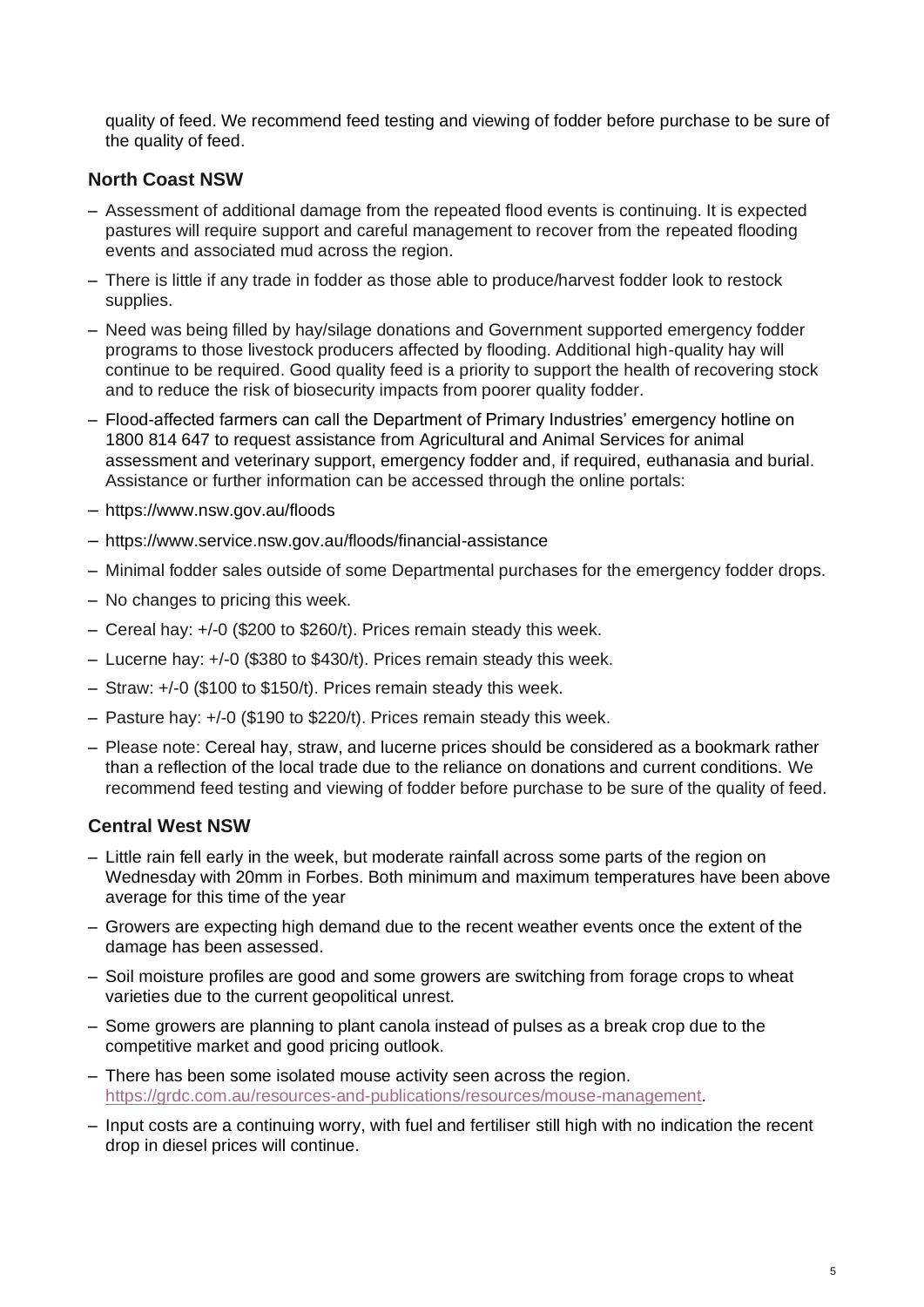- The interest in higher protein hay continues, with a reduction in supply causing prices to steady at a higher level. The feeling is the high point in this pricing has not yet been reached due to a number of availability and weather factors.
- No change to pricing this week.
- Cereal hay: +0/-0 (\$175 to \$215/t). Prices remain steady this week.
- Lucerne hay: +0/-0 (\$305 to \$355/t). Prices remain steady this week
- Straw: +/-0 (\$60 to \$80/t). Prices remain steady this week.
- Pasture hay: +/-0 (\$160 to \$200/t). Prices remain steady this week.
- Please note: Unless stated otherwise, prices are per tonne, sourced and delivered locally. The price range indicated is for feeds of varying quality with the price range generally indicative of quality of feed. We recommend feed testing and viewing of fodder before purchase to be sure of the quality of feed.

# **Bega Valley**

- Little significant rainfall across the region this week, some areas receiving 10-20mm in total. Most falling mid-week as the rain band came through.
- With the clearer weather winter sowing programs resumed with growers taking advantage of the conditions before forecast rain arrives later this week.
- Good soil moisture has led to crops coming up fast so growers are weighing the benefits and costs of early spraying programs.
- Small amounts of hay have been moving locally to farmers to feed stock that has been affected by the weather conditions. Requests are still ongoing for hay donations to help flood victims.
- Hay inquiries have slowed as many farmers have already secured some reserve feed and following the rain events, grass-based pasture is plentiful.
- No changes to pricing this week.
- Cereal hay: +/-0 (\$270 to \$300/t). Prices remain steady this week.
- Lucerne hay: +/-0 (\$480 to \$520/t). Prices remain steady this week.
- Straw: +/-0 (\$200 to \$220/t). Prices remain steady this week.
- Pasture hay: +/-0 (\$330 to \$360/t). Prices remain steady this week.
- Please note: Unless stated otherwise, prices are per tonne, sourced and delivered locally. The price range indicated is for feeds of varying quality with the price range generally indicative of quality of feed. We recommend feed testing and viewing of fodder before purchase to be sure of the quality of feed.

# **Goulburn/Murray Valley**

- Moderate rainfall across the region mid-week with some areas receiving 40-50mm, most consider the Autumn break has arrived.
- Grazing wheat sown earlier in the month is coming along well taking advantage of soil moisture and rainfall.
- The run of drier conditions allowed for the completion of the bailing schedule.
- Silage crops still being cut during dry periods in the southern part of the region.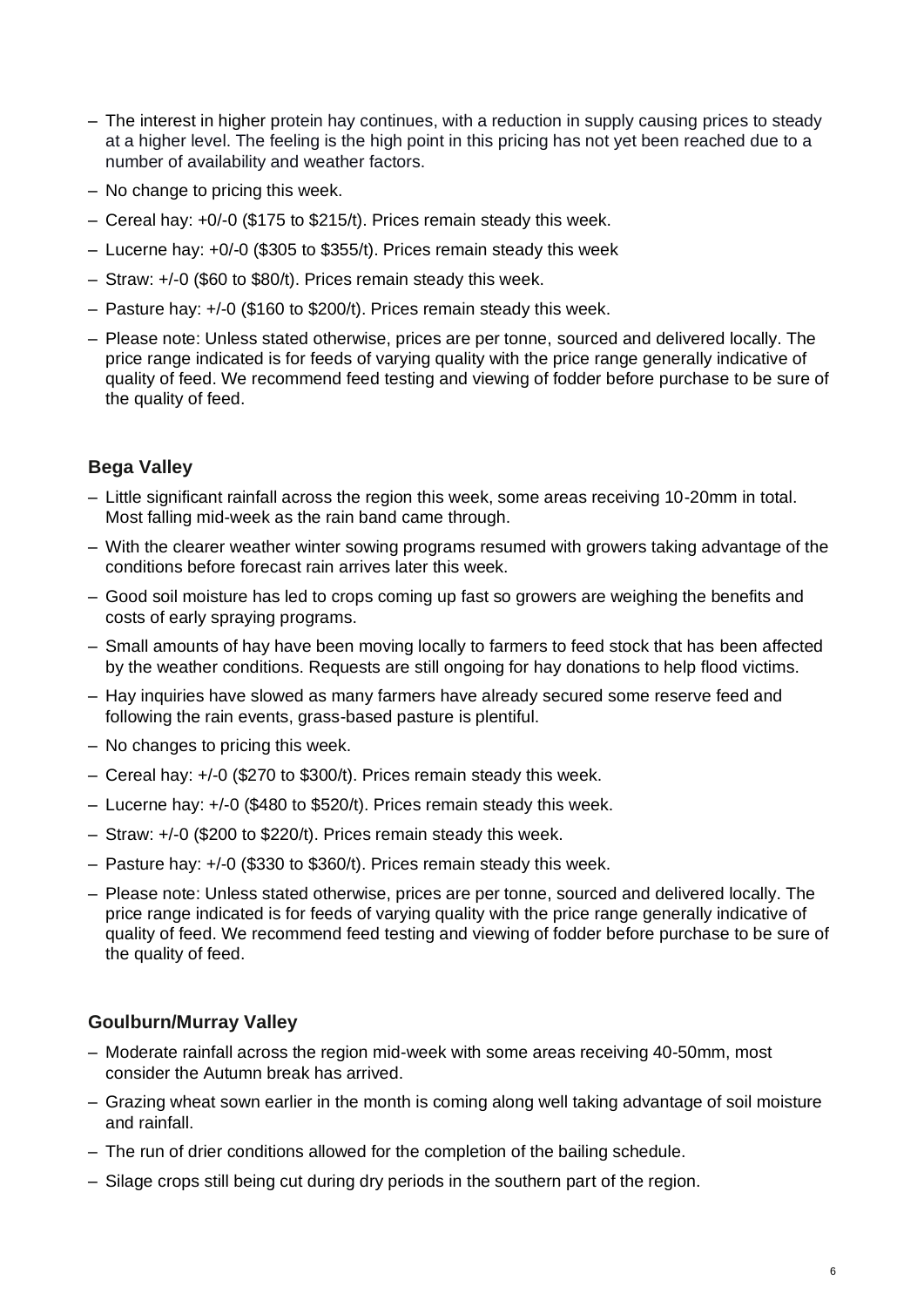- Sowing program in full swing with the rains boosting confidence across the region
- Hay inquiries are steady with some small interest in straw. Lack of summer rain is causing some farmers to substitute hay due to the lack of grass, but the interest is in high quality with prices to match.
- Given the rain break there is a belief the interest in hay will slacken as pastures green up.
- The price of inputs is still being stated as a concern, with the sowing program costs being calculated.
- Slight change to pricing this week
- Cereal hay: + \$3 (\$170 to \$205/t). Prices slightly up this week.
- Lucerne hay: +/-0 (\$390 to \$420/t). Prices remain steady this week
- Straw: +/-0 (\$70 to \$110/t). Price range wider this week, prices increased for higher quality.
- Pasture hay: +/-0 (\$210 to \$250/t). Prices remain steady this week.
- Please note: Unless stated otherwise, prices are per tonne, sourced and delivered locally. The price range indicated is for feeds of varying quality with the price range generally indicative of quality of feed. We recommend feed testing and viewing of fodder before purchase to be sure of the quality of feed.

## **Gippsland**

- Sporadic rainfall across this region this week with falls ranging from 10 30mm in some areas.
- Lack of heavy rain has allowed for the assessment of damage caused by the flooding earlier in the month with farmers and growers taking account of stock and paddock losses. Reports of replanting now underway in the east of the region.
- Sowing is underway with the rain giving growers some confidence for the season.
- Some farmers have started using this season's silage as the last seasons on-farm stores are depleted.
- Hay inquires remain steady as cooler months approach. Most pastures are green enabling farmers to forward plan and lock in favourable contracts, however there is still some interest in quality hay, particularly vetch.
- Fuel prices have steadied and most believe that no further reduction will be forthcoming, however fertiliser costs are still very high.
- Slight change in prices this week.
- Cereal hay: +/-0 (\$200 to \$240/t). Prices remain steady this week.
- Lucerne hay: +/-0 (\$530 to \$550/t). Prices remain steady this week.
- Straw: +/-0 (\$80 to \$100/t). Prices remain steady this week.
- Pasture hay: + \$8 (\$90 to \$125/t). Prices slightly higher this week.
- Please note: Unless stated otherwise, prices are per tonne, sourced and delivered locally. The price range indicated is for feeds of varying quality with the price range generally indicative of quality of feed. We recommend feed testing and viewing of fodder before purchase to be sure of the quality of feed.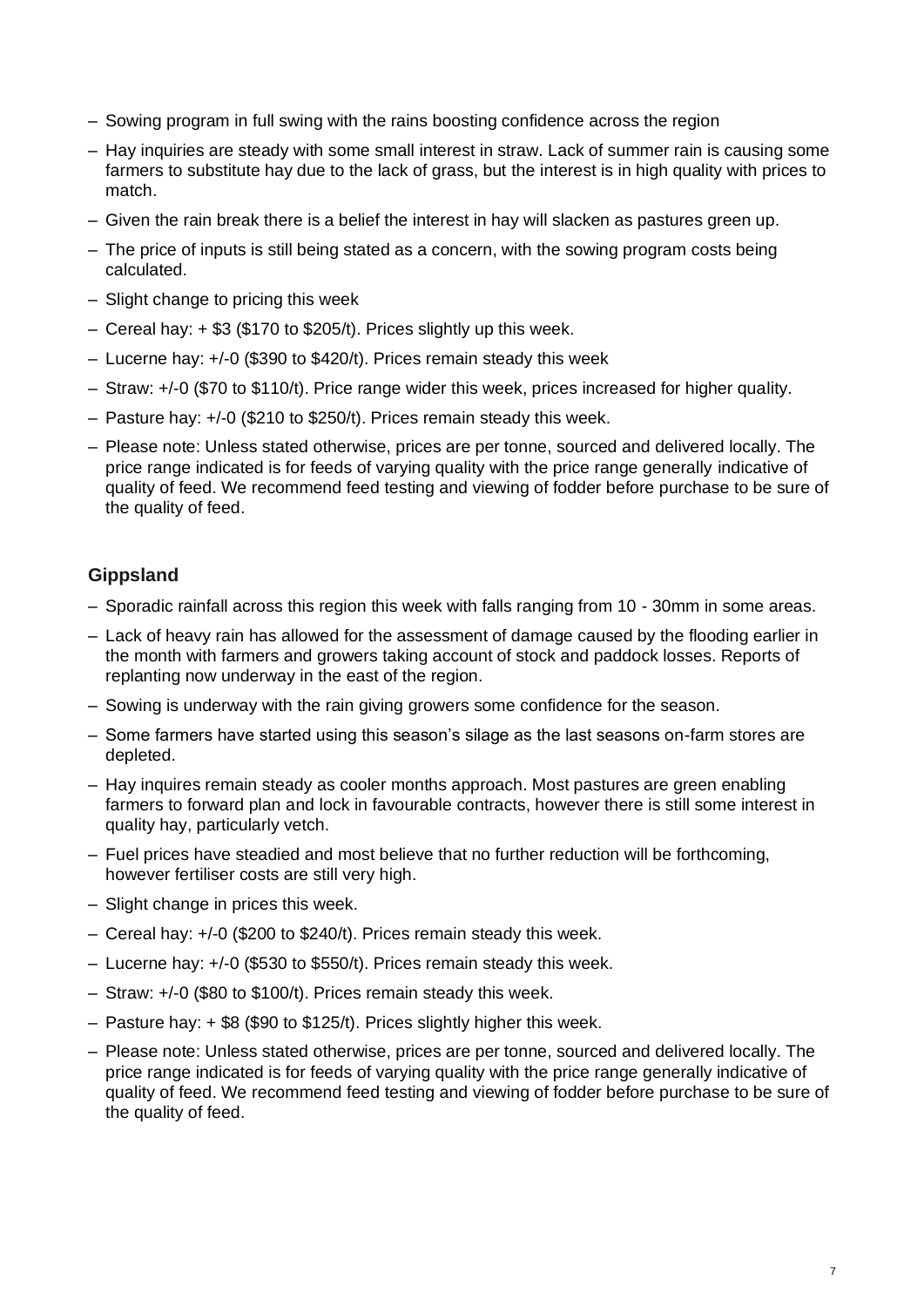# **Southwest Victoria**

- Patchy rainfall across the region this week with most falling after Easter, with falls of 25mm in the east of the region, but less than 5mm in the west. In those regions with soil moisture, the rainfall has encouraged farmers to sow ryegrass. Cost of production continues to be a concern with fuel and fertiliser still cited as the major issues of concern.
- Reports of some oat crops coming along well, but most areas need good soaking rain. Last of the maize crop being cut for silage before forecast rain arrives.
- Dry weather and low humidity allowed for the application of animal manure for subsoil amelioration.
- Reports that hay production will be lower this season as growers switch to higher value crop options.
- Fodder stores are being reduced as farmers supplement due to the green feed drying off. More rain will be needed in the west of the region to reinvigorate some pastures.
- Straw is in short supply and demand is increasing, whilst costs have not yet risen the belief is it soon will. Some trade into the region for contracted hay.
- No changes to pricing this week.
- Cereal hay: +/-0 (\$180 to \$220/t). Prices remain steady this week.
- Lucerne hay: +/-0 (\$330 to \$380/t). Prices remain steady this week.
- Straw: +/-0 (\$80 to \$100/t). Prices remain steady this week.
- Pasture hay: +/-0 (\$150 to \$180/t). Prices remain steady this week.
- Please note: Unless stated otherwise, prices are per tonne, sourced and delivered locally. The price range indicated is for feeds of varying quality with the price range generally indicative of quality of feed. We recommend feed testing and viewing of fodder before purchase to be sure of the quality of feed.

#### **Southeast South Australia**

- Patchy summer rains have left some areas with inconsistent sub-soil moisture. Some slight showers but no significant rainfall has been measured across many parts of the region.
- Cropping decisions are still to be made. While some with contracts in place will maintain their program there are some indications some farmers appear to be heading towards preferencing additional pasture rather than cereal hay due to input costs. Some movement towards grazing cereal varieties confirmed.
- Increase in demand for hay for beef cattle and sheep in the upper parts of the region which may see prices increase over the coming weeks. Slower sales so far in the southern part of the region.
- Slow trade is due to some levels of understocking and livestock producers holding off purchasing fodder due to hopes for additional rain to support pasture growth. Sheep producers will be starting to look for feed once the green pick dries off.
- Cereal hay: +\$5 (\$200 to \$240/t). Prices have increased slightly.
- Lucerne hay: +/-0 (\$330 to \$350/t). Prices remain steady depending on quality.
- Straw: +/-0 (\$100 to \$120/t). Prices remain steady.
- Pasture hay: +/-0 (\$180 to \$220/t). Prices remain steady.
- Please note: Unless stated otherwise, prices are per tonne, sourced and delivered locally. The price range indicated is for feeds of varying quality with the price range generally indicative of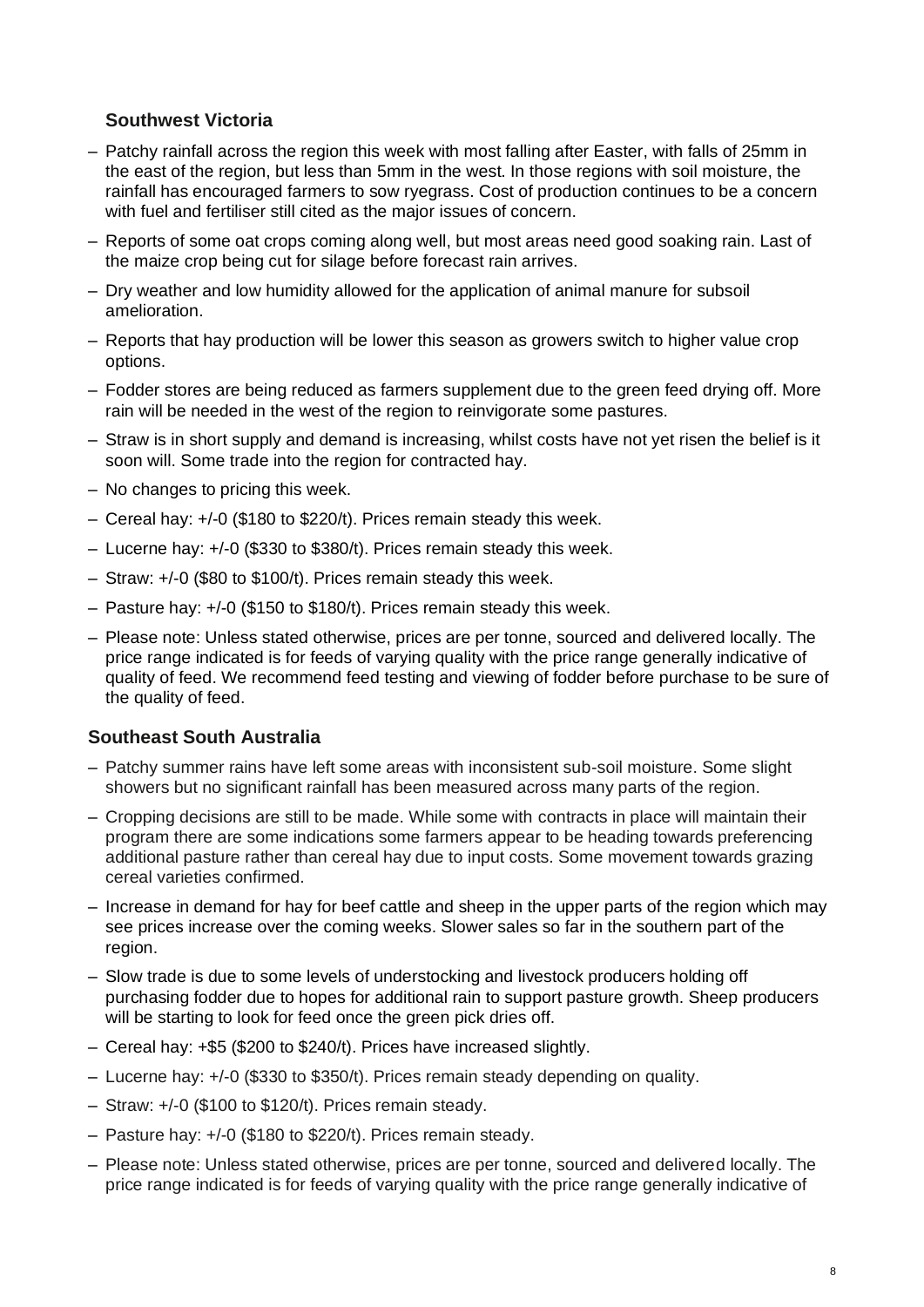quality of feed. We recommend feed testing and viewing of fodder before purchase to be sure of the quality of feed*.*

# **Central South Australia**

- Little rainfall across the region, only patchy amounts around 5mm of rainfall for April so far. Some other areas have had reasonable falls which have maintained subsoil moisture.
- It is expected some growers will be dropping out of hay production this coming season due to gross margin concerns. Canola will be highly preferred if the season breaks in time. A few beginning to undertake dry sowing of canola. Wheat will be dry sown in coming weeks if the break hasn't arrived.
- Hay production is still seen as a competitive weed control method for control of ryegrass.
- Due to the combination of ongoing high fuel and transport demand reducing available trucks and drivers, transport costs for local delivery have risen by 10-15%. Producers are passing these costs on via increased fees or by imposing a fuel levy on deliveries.
- Minimal fodder sales at present. But there is still demand for high quality cereal hay which will support long-term hay producers to keep hay in the cropping schedule. Much of the surplus hay from the 2020/21 season is no longer in the system. Shortage of stored fodder and little available carryover is expected to increase prices as the season progresses.
- Limited straw available for general sale. Most cereal hay should be of reasonable quality. Low volume but steady sales demand with higher prices available for better quality.
- Pricing remains variable and is quality rather than demand driven.
- Cereal hay: +/-0 (\$180 to \$240/t). Prices remain steady this week.
- Lucerne hay: +/-0 (\$390 to \$420/t). Prices remain steady this week for high protein hay.
- Straw: +/-0 (\$90 to \$150/t). Prices remain steady.
- Please note: Unless stated otherwise, prices are per tonne, sourced and delivered locally. The price range indicated is for feeds of varying quality with the price range generally indicative of quality of feed. We recommend feed testing and viewing of fodder before purchase to be sure of the quality of feed.

#### **Southwest Western Australia**

- There has been rainfall in some cropping areas with consistent falls of rain for northern, central and midlands wheatbelts of WA. It has been a reasonable start for many croppers.
- Seeding has started, canola is first crop sown and many paddocks have already germinated.
- Input price pressure, labour shortages and the high contract prices being offered for canola and wheat and an improvement in the prices already being offered for barley means the price for hay is not competitive, so hay is being left out of many cropping schedules. Rain has encouraged sowing of early sheep feed which may reduce fodder demand. Long-term hay producers will still be planting some crops for hay, although less hectares expected overall.
- Increased late season rainfall during 2021 led to a weed seed burden, hay will be used within the crop rotation program as a clean-up crop by some grain growers.
- Monitoring for mice activity remains a strong recommendation during sowing. It is recommended where mouse control is required growers spread bait during seeding [https://grdc.com.au/resources-and-publications/resources/mouse-management.](https://grdc.com.au/resources-and-publications/resources/mouse-management)
- No changes to prices.